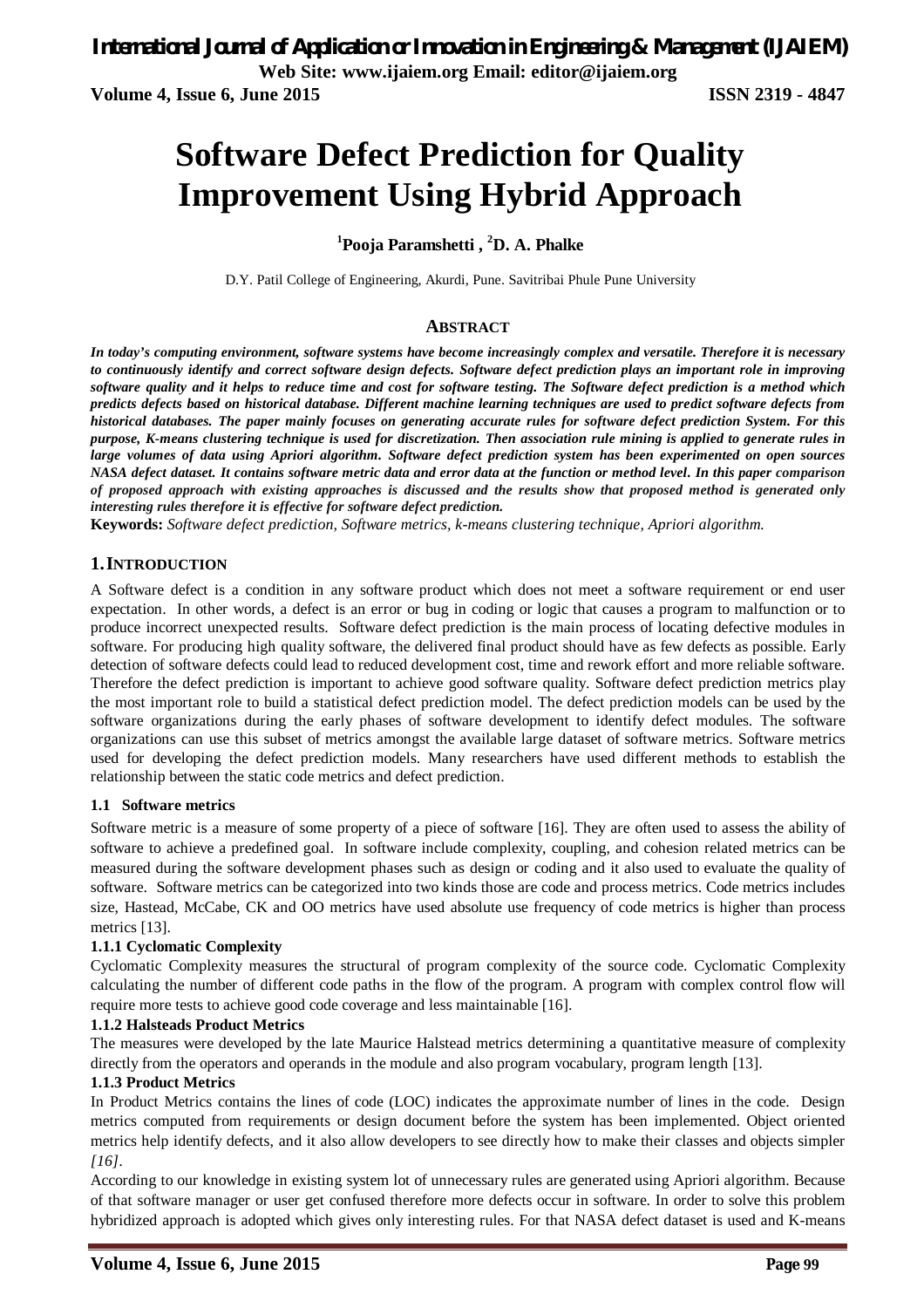### **Volume 4, Issue 6, June 2015 ISSN 2319 - 4847**

clustering is used for converting continuous values into discretized form. Then form three clusters for generating accurate rules and the purpose of generating interesting rules using hybrid approach is to assist managers in improving the software process through analysis of the reasons some defects frequently occur together. If the analysis leads to the identification of a process problem, managers have to come up with a corrective action therefore software build good quality and reduced cost and time.

The next section describes the literature survey of existing work. Section 3 describes the proposed work along with algorithm. Section 4 describes dataset used for implementation. Section 5 describes results. The last section consists of the conclusion and future scope.

### **2.RELATED WORK**

Software defect prediction is the most popular research area in these predicting defects using software metrics and data mining techniques recently several research centers started new projects. In this paper, categorized according to the different data mining techniques.

Cagatay Catal [1] studied various papers in year 1990 to 2009 those are as following: they used classification trees with method level metrics on two software systems of NASA and Hughes Aircraft and also applied logistic regression, classification trees. Evett et al. predicted quality based on genetic programming system. They applied fuzzy subtractive clustering method to predict the number of faults and then, they used different module order modeling to classify the modules into faulty or non-faulty classes. They stated that process metrics is not improving the classification accuracy and such a model does not provide acceptable results. They used principal component analysis for first step that is feature selection and then applied fuzzy nonlinear regression to predict defects on a large telecommunications system developed with Protel language. They reported that fuzzy nonlinear regression method is an encouraging technology for early defect prediction. They observed that support vector machine performed better than quadratic discriminate analysis and classification tree. They focused on the high-performance defect predictors based on machine learning such as Random Forests algorithms.

#### **2.1 Software Defect Prediction Based on Classification Techniques**

Ezgi Erturk et al. [9] proposed a new method Adaptive Neuron Fuzzy Inference System (ANFIS) for the software fault prediction. Then for performing experiment they used PROMISE Software Engineering Repository dataset, and McCabe metrics are selected because they comprehensively address the programming effort. The results achieved were 0.7795, 0.8685, and 0.8573 for the SVM, ANN and ANFIS methods, respectively.

Mie Thet Thwin [6] have used two kinds of neural network techniques. The first one focuses on predicting the number of defects in a class and the second on predicting the number of lines changed per class. Two neural network models are used which are: Ward neural network and General Regression neural network (GRNN). They have performed the analysis result on the NASA dataset.

David Gray et al. [14] have focused on classification analysis rather than classification performance, it was decided to classify the training data rather than having some form of tester set. It involves a manual analysis of the predictions made by Support vector machine classifiers using data from the NASA Metrics Data Program repository. Ensemble classifier also gives better result for classifying software defects [4]. The purpose was to gain insight into how the classifiers were separating the training data.

Ruchika Malhotra [5] have analyzed and compared the statistical and six machine learning methods for software fault prediction. These methods (Decision Tree, Artificial Neural Network, Cascade Correlation Network, Support Vector Machine, Group Method of Data Handling, and Gene Expression Programming) are empirically validated to find the relationship between the static code metrics and the defects occurs in a module. They compared the models predicted using the regression and the machine learning methods. They have used two publicly available data sets AR1 and AR6 and among them decision tree gives best prediction result.

Ahmet Okutan [12] have used Bayesian networks to determine the probabilistic influential relationships among software metrics and defect proneness. The software metrics used in Promise data repository, define two more metrics, i.e. number of developers for the number of developers and lack of coding quality for the source code quality.

#### **2.2 Software Defect Prediction Based on Association rule Techniques**

Alina Campan et al.[11] they proposed a novel algorithm for the discovery of interesting any length of ordinal association rules in defect data sets. Datasets that contain several software metrics with similar or comparable domains of values are frequent in data mining.

Gabriela Czibula et al.<sup>[3]</sup> they proposed a supervised method for detecting software entities with architectural defects, based on relational association rule mining. They performed eexperiments on open source software are cconducted in order to detect defective classes in object oriented software systems for example the WinRun4J is a windows native launcher for Java implementation.

Qinbao Song et al. [20] they calculate defect association, defect isolation effort, defect correction effort on SEL defect data consisting of more than 200 projects over more than 15 years. They compared the defect correction effort prediction method with other types of methods like PART, C4.5, and Naive Bayes and show that accuracy has been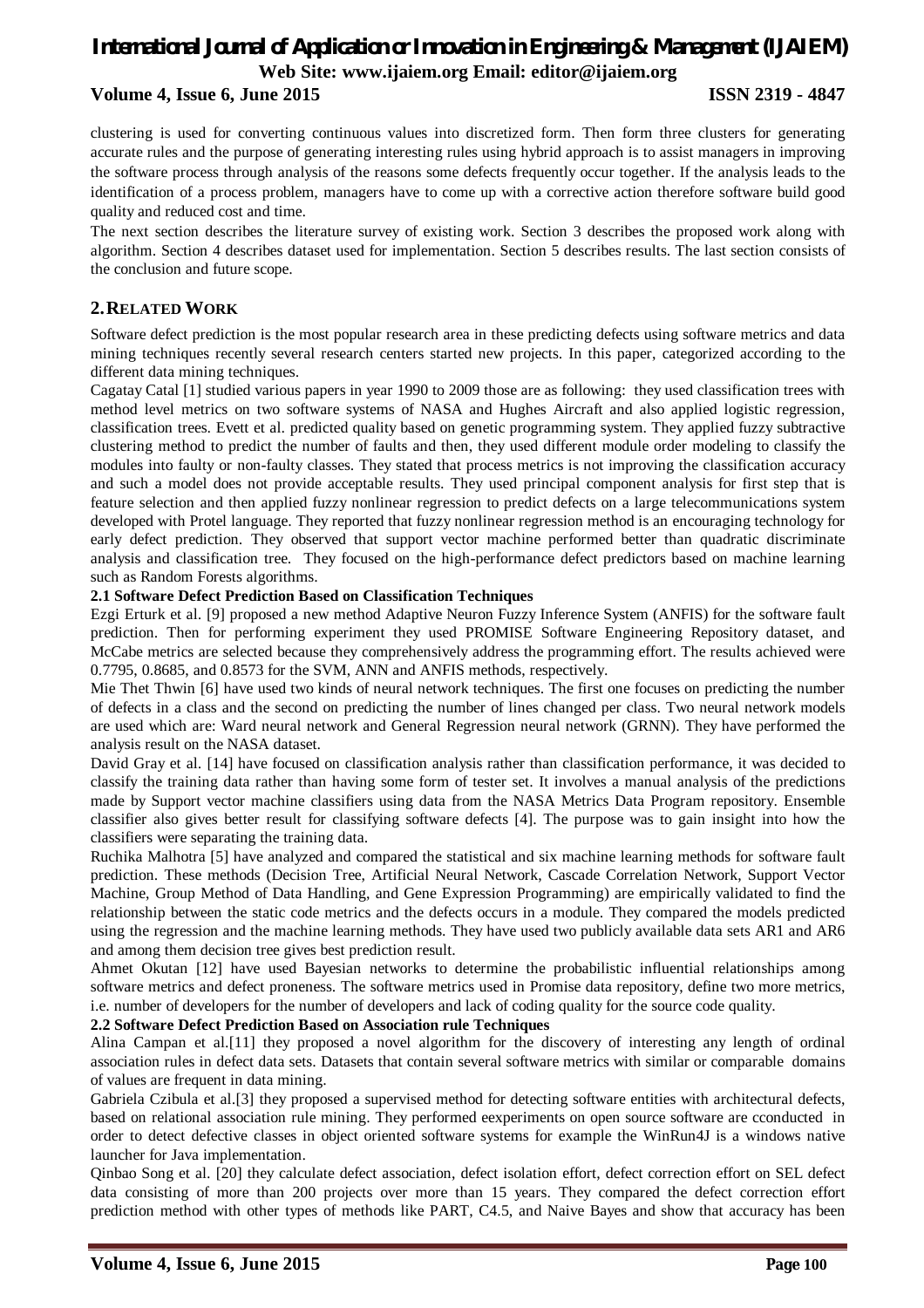#### **Volume 4, Issue 6, June 2015 ISSN 2319 - 4847**

improved by at least 23 percent. They have explored the impact of support and confidence levels on prediction accuracy, false negative rate, false positive rate, and the number of rules as well. They found that higher support and confidence levels may not result in higher prediction accuracy, and a sufficient number of rules is a precondition for high prediction accuracy.

#### **2.3 Software Defect Prediction Based on Regression**

Kamei et al.[2] proposed a defect prone module prediction method that combines association rule mining with logistic regression. They have predicted performance of their algorithm method with different thresholds of each rule interestingness measure support, confidence and lift using a module set in the Eclipse project.

Yuan Jiang, Ming Li et al.[9] have addressed two practical issues first, it is rather difficult to collect a large amount of labeled training data for learning a well-performing model and second, in a software system there are usually much less defective modules than defect free modules, therefore learning techniques would have to be conducted over an imbalanced data set therefore they proposing a novel semi-supervised learning approach named Random Committee with Under Sampling (Rocus). This method incorporates recent advances in disagreement-based semi-supervised learning with under-sampling strategy for imbalanced data.

Above approaches have not used hybrid approach that is k-means clustering with Apriori algorithm for generating accurate rules regarding, they just focused on the relation association rule. This work focuses on improving performance of rule generation for software defect prediction. As in original work Apriori algorithm is used, it returns a large amount of results. Applying K-means algorithm in preprocessing step on results of defect prediction improve accuracy.

#### **3.IMPLEMENTATION DETAILS**

#### **3.1 System Overview**

In the proposed system, input is training dataset including software metrics and their values. First preprocessing is done, in which all the values in continues form are converted into discrete form by using k-means clustering techniques. Then applying Apriori algorithm with minimum support threshold and minimum confidence threshold, after that rules are generated and in such way software defect are predicted. The architecture of the software defect prediction proposed system is shown in Figure 1. The main objective is to locate defective modules in software, for producing high quality software so that the final product should be of good quality. In the first phase, all software metrics are discretized into three values low, medium, high. The way in which dataset is pre-processed can now be used for building the association rule. Finally, focusing on identifying relations between two software metrics, relations that would be relevant for deciding if a software entity is or not defective. After the relations are defined, the interesting association rules are discovered in the training datasets with minimum support and confidence.



**Figure 1** System architecture for software defect prediction

#### **3.2 Algorithm**

#### **3.2.1 K-means**

The clustering algorithm sorts the software metrics values into three different values in discrete form. For this performed following steps:

- 1. Randomly select C as a cluster center
- 2. Calculate the distance between each data point and cluster center.
- 3. Assign data point to the cluster where distance from cluster center is minimum of all cluster centers.
- 4. Recalculate distance between number of data points and new obtained cluster center.
- 5. Recalculate distance between number of data points and new obtain cluster center.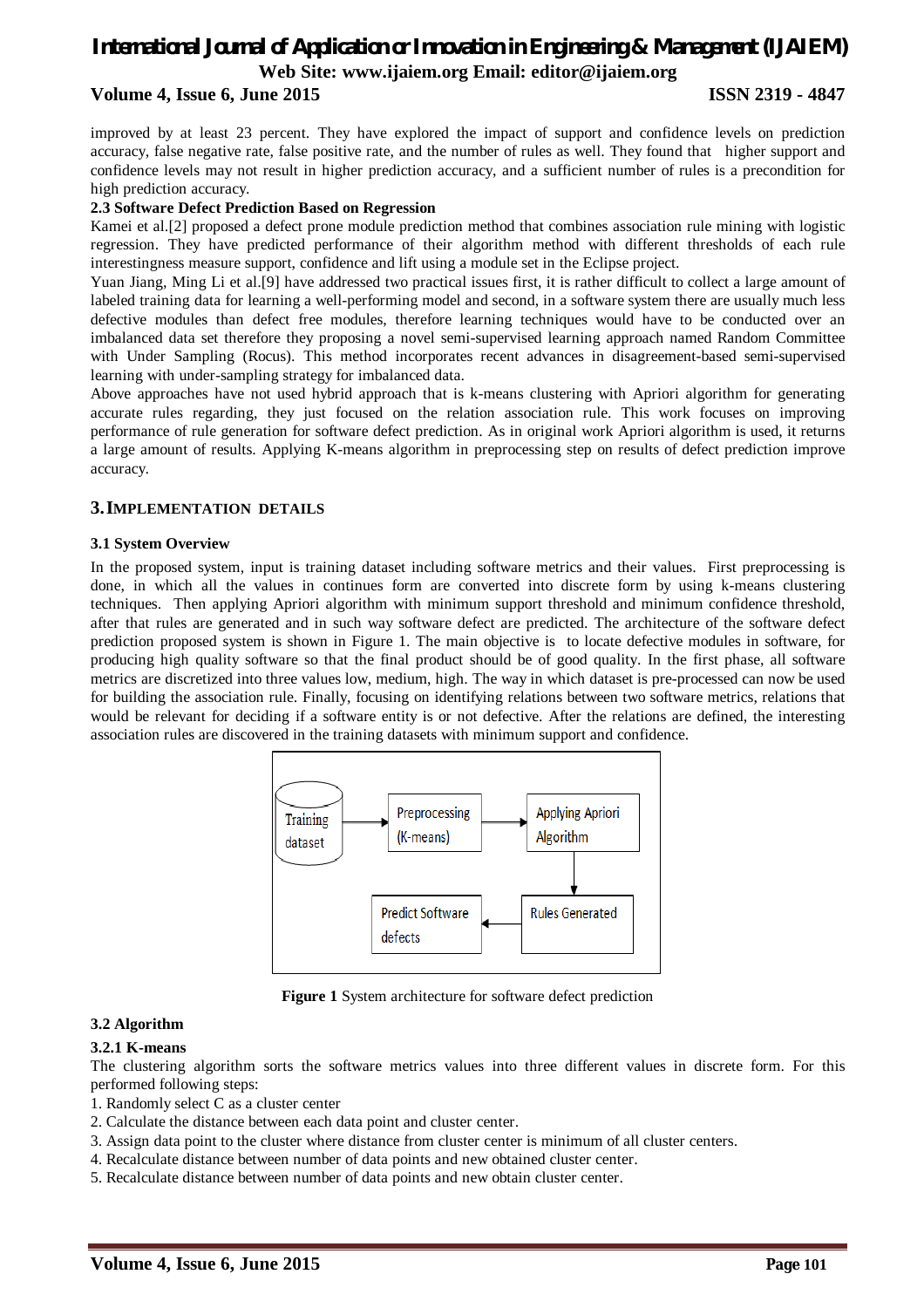### *International Journal of Application or Innovation in Engineering & Management (IJAIEM)* **Web Site: www.ijaiem.org Email: editor@ijaiem.org Volume 4, Issue 6, June 2015 ISSN 2319 - 4847**

#### **3.2.2 Apriori**

The algorithm is used to mine all frequent item sets in database and generate rules. For this performed following steps :

1.It finds all frequent item sets. To find frequent item sets where k-item sets are used to generate k+1 item sets.

- 2.In this each k-item set must be greater than or equal to minimum support threshold to be frequency if not then it is candidate item sets. It finds frequent item set using candidate generation.
- 3. It implies an iterative approach known as level wise search where k item sets level 1 are used to explore  $(k+1)$ item sets level 2 i.e. L1 is used to find L2, L2 is used to find L3 and so on.
- 4.It generates strong association rules from the frequent item sets.

The algorithm performs multiple passes over the data set *R*. In the first pass, it calculates the support and confidence of the any length rules and determines which of them are interesting, i.e. decide minimum support and confidence requirement. In every subsequent pass over the data, start with a seed set of interesting rules, found in the previous pass. Then this set to generate new possible interesting rules, called candidate rules, and then computes the actual support and confidence of these candidates during the scan of the data. At the end of this step, keep the rules that are deemed interesting, which will be used in the next iteration. The process ends when no new interesting rules were found in the latest iteration.

#### **4.DATASET**

The publicly available National Aeronautics and Space Administration (NASA) datasets have been extensively used for finding software defect research. The NASA defect data sets are easy to understand and comparable. The data set is provided by the NASA IV and V Metrics Data Program contains software metrics and associated error data at the method level. The data repository records are stored and organized which has been collected and validated by the Metrics Data Program [8]. The Promise Data Repository 2 has served as an important role for making software engineering data sets publicly available [17]. The database uses unique numeric identifiers or values to describe the individual error records and software entries. The repository contains all metric data in terms of product metrics, object oriented class metrics, requirement metrics and defect association metrics.

| <b>Table 2</b> Dataset description [8] |          |           |                              |
|----------------------------------------|----------|-----------|------------------------------|
| Dataset                                | Language | Attribute | System                       |
| CM1                                    |          | 38        | NASA spares craft instrument |
| PC <sub>1</sub>                        |          | 38        | Flight software              |
| KCl                                    |          |           | Storage management           |

#### **5.RESULTS**

In this section, the comparison between proposed system and the existing system is discussed. In the proposed work NASA defect dataset is used and it is build on java language. The rules are generated with different minimum support thresholds and different minimum confidence thresholds. Figure 2 shows the comparison of rules generated for existing system and proposed system. From this analysis it is observed that in existing system lot of unnecessary rules are generated because of that software manager or user get confused therefore more defects occur in software. In order to solve this problem hybridized approach is adopted which gives only interesting rules. For each data set, the average number of rules decreases as the minimum support increases from 20 percent to 40 percent, and this decrease in rules is very sharp when minimum support exceeds 30 percent. Figure 3 shows the comparison of rules generated by minimum confidence. It is observed that for each data set, the average number of rules decreases as minimum confidence increases from 30 percent to 50 percent.



**Figure 2** Rules are generated for minimum support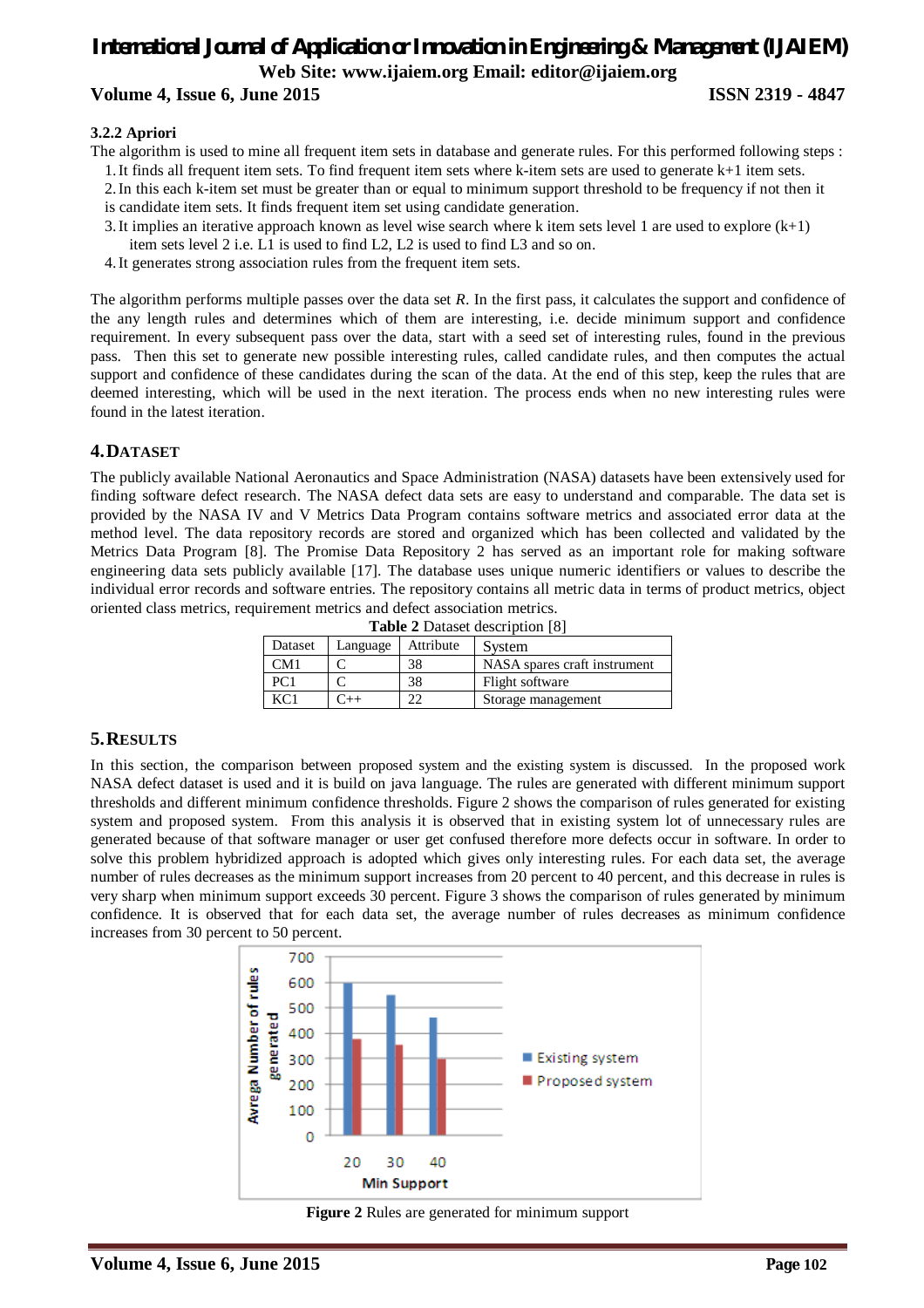**Volume 4, Issue 6, June 2015 ISSN 2319 - 4847**



**Figure 3** Rules are generated for minimum confidence

### **6.CONCLUSION AND FUTURE WORK**

In this paper, association rule discovery for detecting software entities that are likely to be defective in software systems. This approach is useful to evaluate software defects. When a problem arises due to the increasing complexity of a program, then solutions are being submitted by finding software defect. The main feature that distinguishes our approach from others is using a k-means and Apriori method. It is possibly the best algorithm for the software defect problem. Standard dataset have been used for experimental purpose. The focus is to improve the quality and feasibility of the software. In our scenario, the result heavily depends on the accuracy of rules generation and based on that it will predict the software defects. The results show that proposed system generating only interesting rules which is more useful for predicting defects in software.

Our future research focuses on elaborating with machine learning or fuzzy techniques that will further improve accuracy of predicting software defects.

#### **Acknowledgment**

We would like to thank the NASA Software Engineering Laboratory (SEL) for providing the defect data for this analysis and publishers, researchers for making their resources available and teachers for their guidance. Lastly, we would also like to extend a heartfelt gratitude to friends and family members who have inspired, guided and assisted us in performing this work.

#### **References**

- [1]. C. Catal, Software fault prediction: "A literature review and current trends, Expert systems with applications", vol. 38, no. 4, pp. 4626-4636, 2011.
- [2]. Y. Kamei, A. Monden, S. Morisaki, and K.-i. Matsumoto, "A hybrid faulty module prediction using association rule mining and logistic regression analysis", in Proceedings of the Second ACM-IEE international symposium on Empirical software engineering and measurement, pp. 279-281, ACM, 2008.
- [3]. G. Czibula, Z. Marian, and I. G. Czibula, "Detecting software design defects using relational association rule mining," Knowledge and Information Systems, pp. 1-33, 2012.
- [4]. Tao WANG, Weihua LI, Haobin SHI, Zun LIU, "Software Defect Prediction on Classifier Ensemble", Journal of Information & Computational Sciences, 8:16(2011) 4241-4254.
- [5]. R. Malhotra, "Comparative analysis of statistical and machine learning methods for predicting faulty modules,"Applied Soft Computing, vol. 21pp. 286-297 2014.
- [6]. M. M. T. Thwin and T.-S. Quah, "Application of neural networks for software quality prediction using objectoriented metrics,"Journal of systems and software, vol. 76, no. 2, pp. 147-156, 2005.
- [7]. D. Radjenovic, M. Hericko, R. Torkar, and A. Zivkovi, Software fault prediction metrics: A systematic literature review, Information and Software Technology, vol. 55, no. 8, pp. 1397-1418 ,2013.
- [8]. M. Shepperd, Q. Song, Z. Sun, and C. Mair, "Data quality: some comments on the nasa software defect datasets," Software Engineering, IEEE Transactions on, vol. 39, no. 9, pp. 1208 -1215, 2013.
- [9]. E. Erturk and E. A. Sezer, "A comparison of some soft computing methods for software fault prediction," Expert Systems with Applications, 2014.
- [10].M. Shepperd, D. Bowes, and T. Hall, "Researcher bias: The use of machine learning in software defect prediction," Software Engineering, IEEE Transactions on, vol. 40, no. 6, pp. 603-616, 2014.
- [11].Campan, G. Serban, T. M. Truta, and A. Marcus, "An algorithm for the discovery of arbitrary length ordinal association rules.," DMIN, vol. 6, pp. 107-113, 2006.
- [12].Okutan, Ahmet, and Olcay Taner Yıldız. "Software defect prediction using Bayesian networks." Empirical Software Engineering 19.1 (2014) 154-181
- [13].J. Nam, Survey on software defect prediction," 2010.